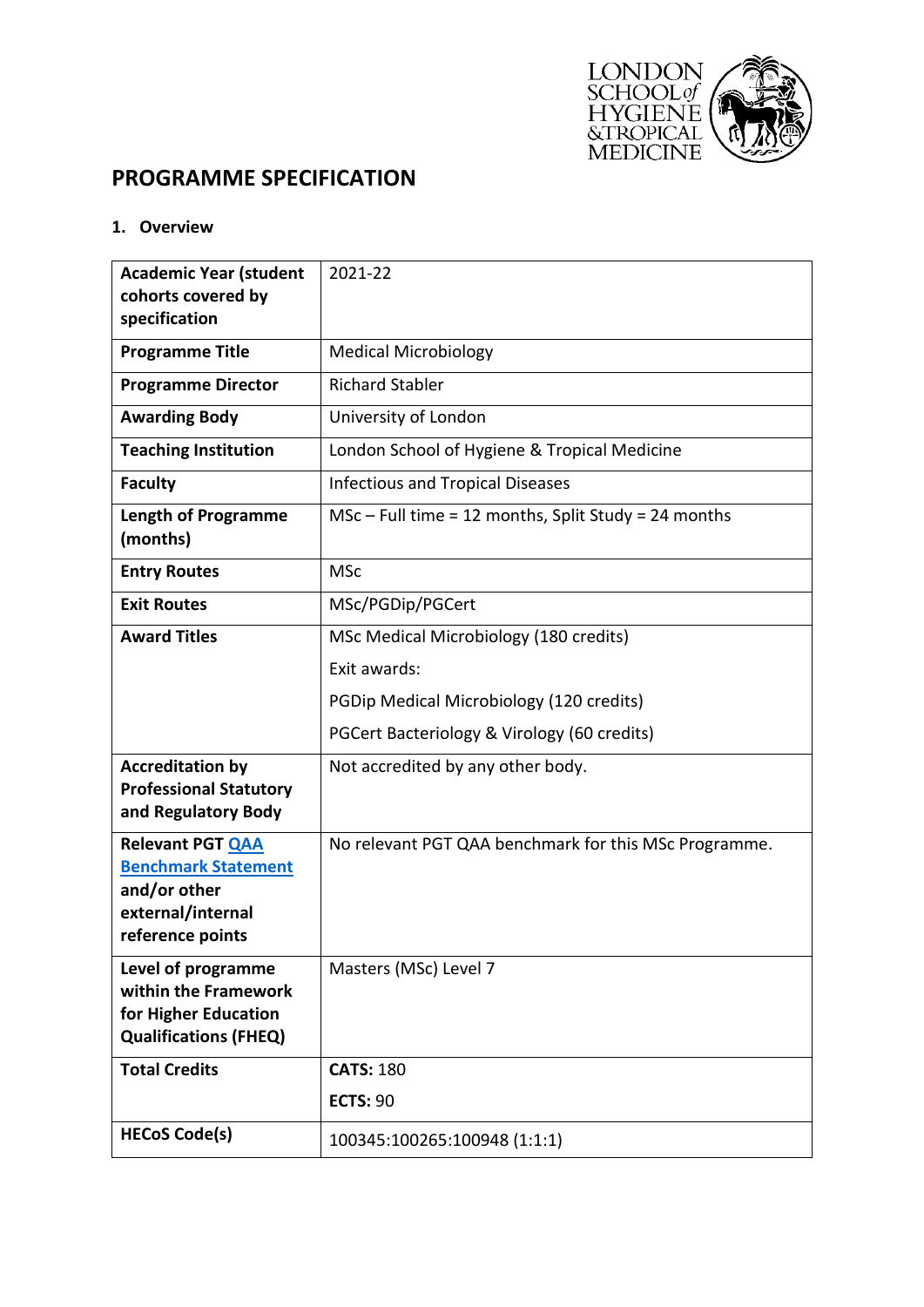| <b>Mode of Delivery</b>                           | Our ambition is to open our London campus for as much<br>activity as possible but are mindful that the outbreak of<br>COVID-19 is unprecedented and has the potential to influence<br>the delivery of education around the world for some time to<br>come. We will monitor the pandemic and associated<br>Government restrictions carefully and adjust our plans<br>accordingly.                                                                                                                                                                                                                             |
|---------------------------------------------------|--------------------------------------------------------------------------------------------------------------------------------------------------------------------------------------------------------------------------------------------------------------------------------------------------------------------------------------------------------------------------------------------------------------------------------------------------------------------------------------------------------------------------------------------------------------------------------------------------------------|
|                                                   | Please note that an element of on campus laboratory teaching<br>is essential to achieve all the Programme Learning Outcomes.<br>Consequently, in order to study and complete your degree<br>with us, it will be necessary for you to attend some laboratory<br>practical sessions at our campus in London. Should the<br>ongoing pandemic escalate, resulting in Government<br>measures preventing us from delivering on campus teaching,<br>students on lab-based programmes may be required to<br>suspend their studies until such time access to laboratories<br>can be reinstated.                       |
| <b>Mode and Period of</b><br><b>Study</b>         | Full time (12 months) or part time/split time (max 24 months)                                                                                                                                                                                                                                                                                                                                                                                                                                                                                                                                                |
| <b>Cohort Entry Points</b>                        | Annually in September                                                                                                                                                                                                                                                                                                                                                                                                                                                                                                                                                                                        |
| <b>Language of Study</b>                          | English                                                                                                                                                                                                                                                                                                                                                                                                                                                                                                                                                                                                      |
| <b>Re-sit Policy</b>                              | https://www.lshtm.ac.uk/sites/default/files/academic-<br>manual-chapter-08a.pdf                                                                                                                                                                                                                                                                                                                                                                                                                                                                                                                              |
| <b>Extenuating</b><br><b>Circumstances Policy</b> | https://www.lshtm.ac.uk/sites/default/files/academic-<br>manual-chapter-07.pdf                                                                                                                                                                                                                                                                                                                                                                                                                                                                                                                               |
| <b>Programme Description</b>                      | This programme provides comprehensive knowledge and<br>practical training in the spread of microorganisms<br>(predominantly bacterial and viral pathogens), disease<br>causation and diagnosis and treatment of pathogens<br>significant to public health. The increasing incidence of<br>microbial infections worldwide is being compounded by the<br>rapid evolution of drug-resistant variants and opportunistic<br>infections by other organisms. The programme content<br>reflects the increasing importance of genomics and molecular<br>techniques in both diagnostics and the study of pathogenesis. |
| Date of Introduction of                           | 1975-76                                                                                                                                                                                                                                                                                                                                                                                                                                                                                                                                                                                                      |
| Programme<br>(month/year)                         |                                                                                                                                                                                                                                                                                                                                                                                                                                                                                                                                                                                                              |
| Date of production /<br>revision of this          | November 2020                                                                                                                                                                                                                                                                                                                                                                                                                                                                                                                                                                                                |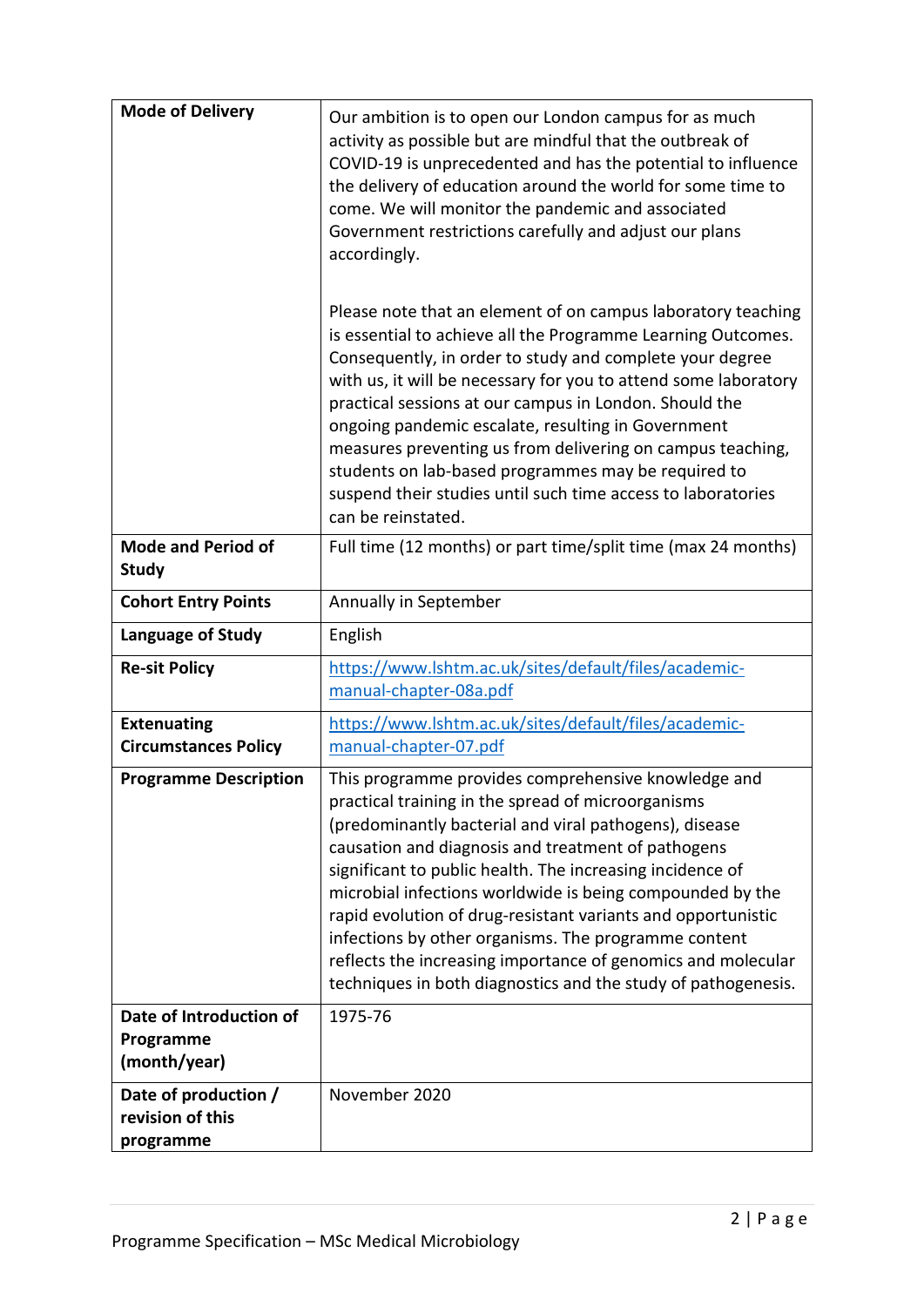| specification |  |
|---------------|--|
| (month/year)  |  |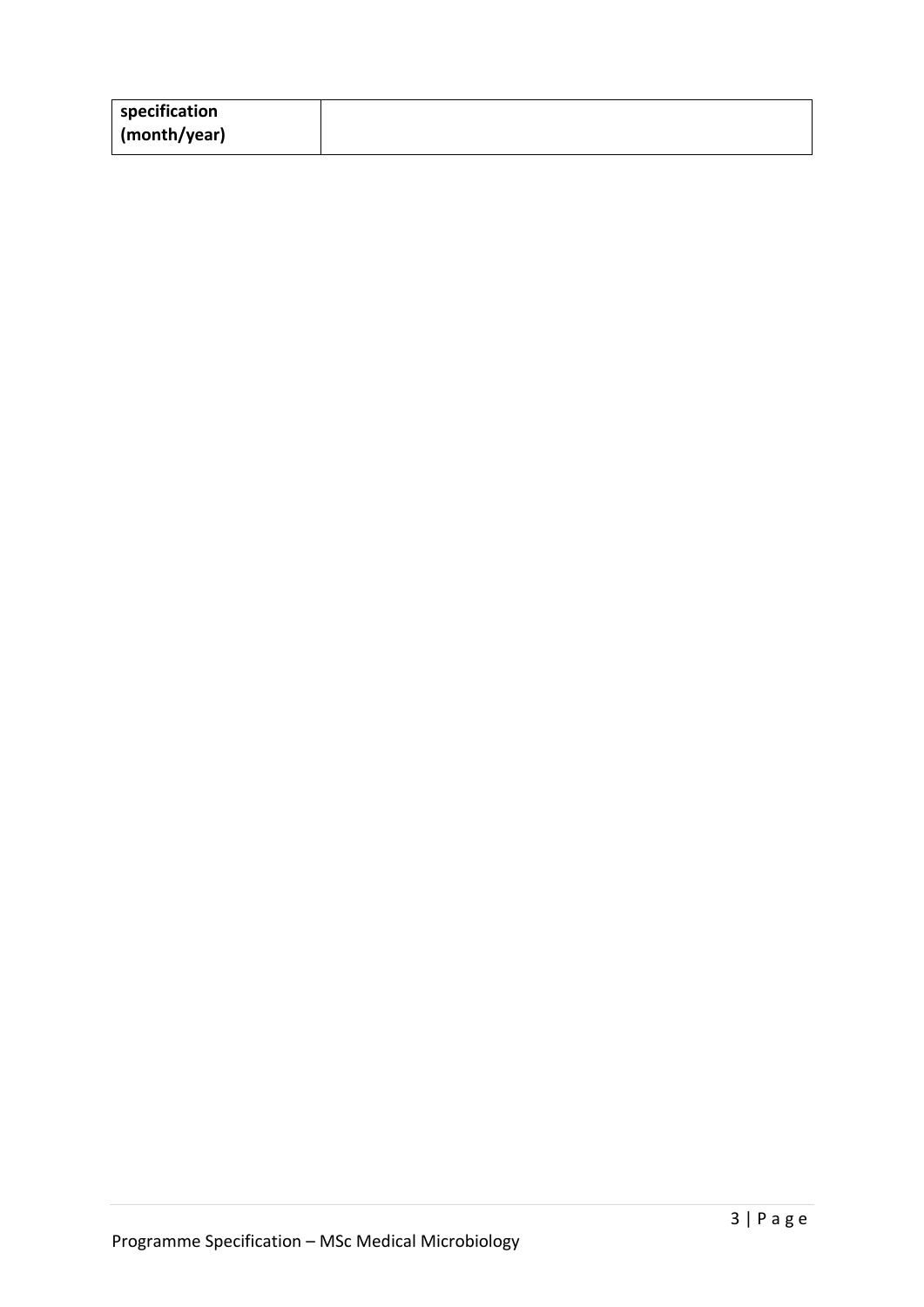## **2. Programme Aims & Learning Outcomes**

### **Educational aims of the programme**

The aim of the programme – consistent with the LSHTM's mission to improve health worldwide – is to provide a comprehensive theoretical knowledge of medical microbiology including the spread of microorganisms, disease causation, diagnosis and/or treatment of pathogens of major significance to public health and advanced practical training in this diverse field. The increasing incidence of microbial infections worldwide is being compounded by the rapid evolution of drug-resistant variants and opportunistic infections by other organisms. The programme places particular emphasis on practical aspects of the subjects most relevant to current clinical laboratory practice and research.

#### **Programme Learning Outcomes**

By the end of the programme, students will be expected to achieve the following learning outcomes – drawing on material taught across different elements and assessed in a variety of ways.

- (i) demonstrate advanced knowledge and understanding of the nature of pathogenic microorganisms (predominantly viruses and bacteria) and basic criteria used in the classification/taxonomy of these microorganisms;
- (ii) explain the modes of transmission of pathogenic microorganisms;
- (iii) demonstrate knowledge and understanding of the mechanisms of microbial pathogenesis and the outcomes of infections, including chronic microbial infections;
- (iv) distinguish between and critically assess the classical and modern approaches to the development of therapeutic agents and vaccines for the prevention of human microbial diseases;
- (v) demonstrate knowledge of the laboratory diagnosis of microbial diseases and practical skills, including the isolation and characterisation of specific microbes in clinical specimens;
- (vi) carry out a range of advanced skills and laboratory techniques, for example the purification of isolated microbial pathogens and analyses of their proteins and nucleic acids for downstream applications such as gene cloning and sequencing studies; and
- (vii) demonstrate research skills, including designing experiments, analysing results and troubleshooting and critically assessing the scientific literature.

#### **Teaching and Learning Strategy**

The programme is taught using a variety of teaching methods including: lectures, small group seminars, practical and groupwork with peers. All elements of the programme have specific learning objectives, with content designed to help students achieve these outcomes. Students are expected to learn through both directed and self-directed study.

#### **Assessment Strategy**

The programme is assessed through MCQ and practical examinations in Term 1, written assessments before the start of Term 2, individual module assessments (which may include essays, other written coursework, short written exams, practical exams, groupwork, presentations or other methods) and a project report. Such tasks are designed to assess, via the most appropriate method, whether learning objectives have been met.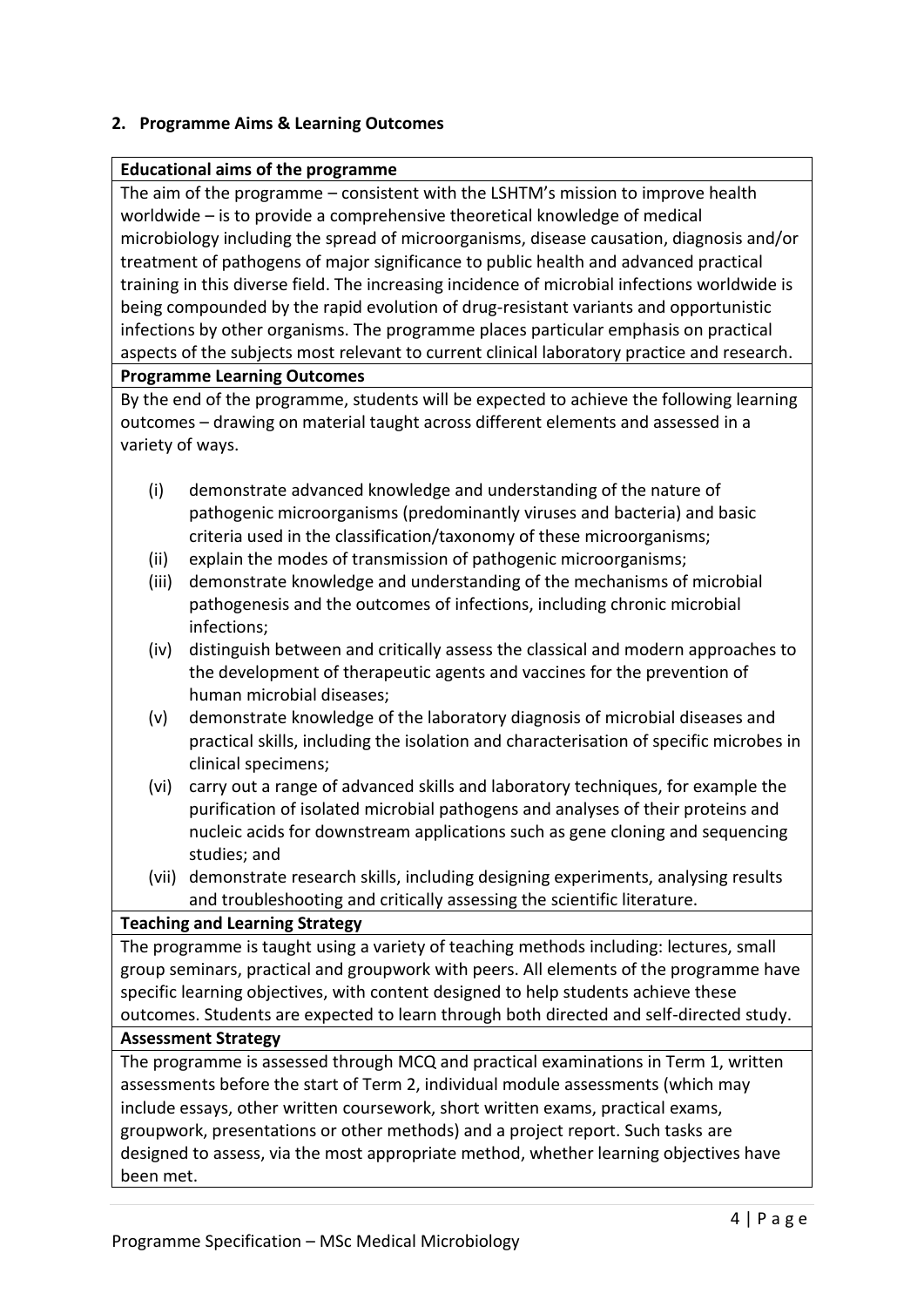## **3. Programme Structure and features, modules, credit assignment and award requirements:**

| <b>Full-time Masters</b> | Term 1 | Term $2/3$ | Term 3 | <b>Total Credits</b> |
|--------------------------|--------|------------|--------|----------------------|
| Compulsory Modules       |        |            |        | 60                   |
| Recommended              |        |            |        | 75                   |
| <b>Modules</b>           |        |            |        |                      |
| Project                  |        |            |        | 45                   |

Module information is correct at the time of publication, but minor amendments may be made subject to approval as detailed in [Chapter 3 of the LSHTM Academic Manual.](https://www.lshtm.ac.uk/sites/default/files/academic-manual-chapter-03.pdf) Optional (i.e. recommended non-compulsory) modules listed are indicative and may change from year to year.<https://www.lshtm.ac.uk/study/courses/changes-courses>

| <b>Term</b>    | Slot           | <b>Module</b><br>Code | <b>Module Title</b>                                                | <b>Module Type</b><br>(compulsory or<br>recommended) | <b>Credits</b><br>(CATS) |
|----------------|----------------|-----------------------|--------------------------------------------------------------------|------------------------------------------------------|--------------------------|
| $\mathbf{1}$   | AB1            | 3196                  | Analysis & Design of<br><b>Research Studies</b>                    | Compulsory                                           | 10                       |
| $\mathbf{1}$   | AB1            | 3121                  | Bacteriology & Virology                                            | Compulsory                                           | 50                       |
| $\mathbf{1}$   | AB1            | 3333                  | <b>Molecular Biology</b>                                           | Recommended<br>(Supplementary)                       | $\mathbf 0$              |
| $\overline{2}$ | C1             | 3187                  | <b>Clinical Virology</b>                                           | Recommended                                          | 15                       |
| $\overline{2}$ | C1             | 3131                  | Molecular Biology &<br><b>Recombinant DNA</b><br>Techniques        | Recommended                                          | 15                       |
| $\overline{2}$ | C <sub>2</sub> | 3157                  | <b>Clinical Bacteriology 1</b>                                     | Recommended                                          | 15                       |
| $\overline{2}$ | C <sub>2</sub> | 3140                  | <b>Molecular Virology</b>                                          | Recommended                                          | 15                       |
| $\overline{2}$ | D <sub>1</sub> | 3158                  | <b>Advanced Training in</b><br><b>Molecular Biology</b>            | Recommended                                          | 15                       |
| $\overline{2}$ | D <sub>1</sub> | 3146                  | <b>Basic Parasitology</b>                                          | Recommended                                          | 15                       |
| $\overline{2}$ | D <sub>2</sub> | 3165                  | <b>Clinical Bacteriology 2</b>                                     | Recommended                                          | 15                       |
| $\overline{2}$ | D <sub>2</sub> | 3160                  | Molecular Research in<br>Recommended<br><b>Infectious Diseases</b> |                                                      | 15                       |
| $\overline{3}$ | E              | 3169                  | Antimicrobial<br>Chemotherapy                                      | Recommended                                          | 15                       |
| 3              | E              | 3130                  | Mycology                                                           | Recommended                                          | 15                       |
| 3              | E              | 3460                  | <b>Pathogen Genomics</b>                                           | Recommended                                          | 15                       |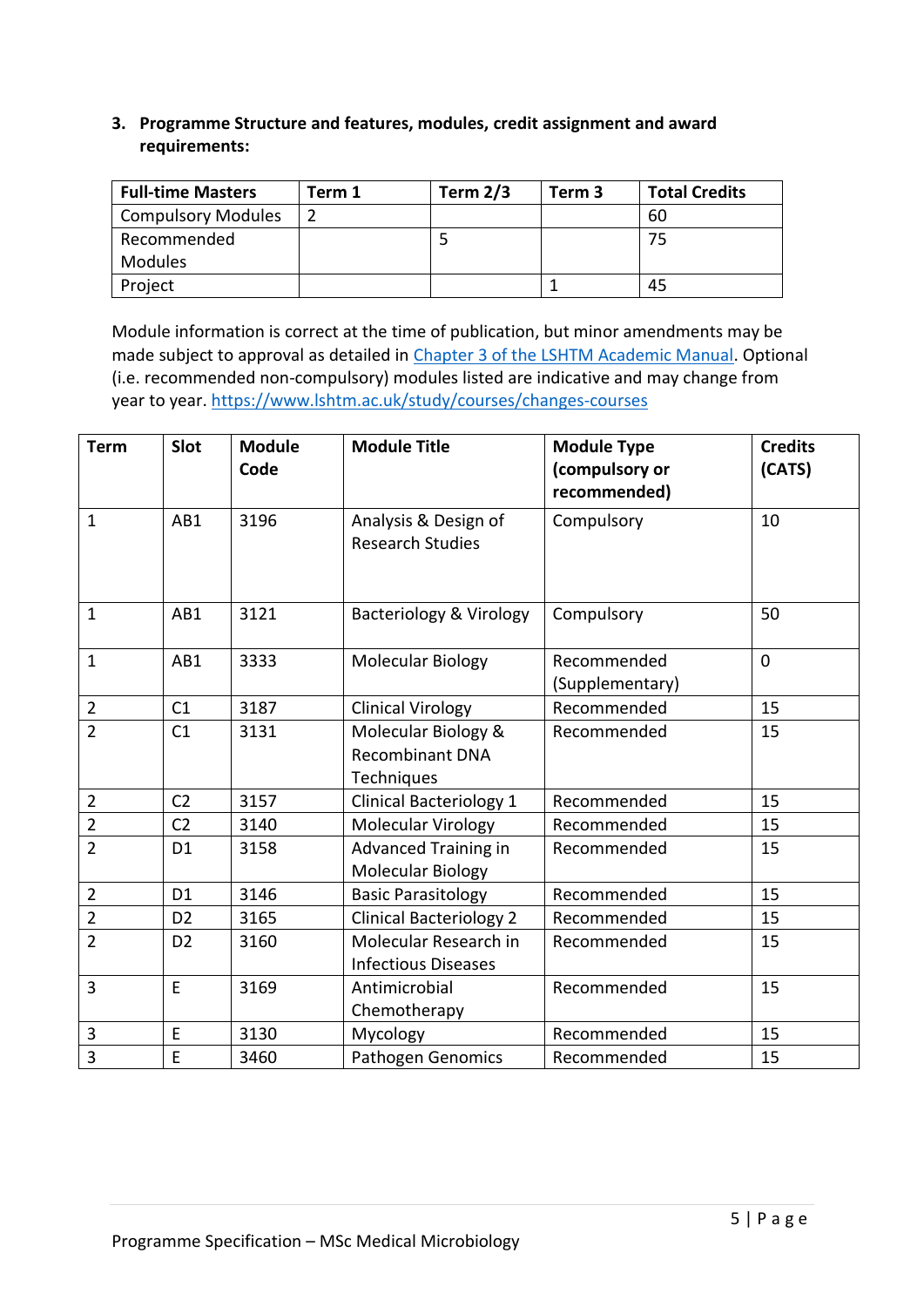## **Contact Time**

Student contact time refers to the tutor-mediated time allocated to teaching, provision of guidance and feedback to students. This time includes activities that take place in face-toface contexts such as on-campus lectures, seminars, demonstrations, tutorials, supervised laboratory workshops, practical classes, project supervision and external fieldwork or visits, as well as where tutors are available for one-to-one discussions and interaction by email. Student contact time also includes tutor-mediated activities that take place in online environments, which may be synchronous (using real-time digital tools such as Zoom or Blackboard Collaborate Ultra) or asynchronous (using digital tools such as tutor-moderated discussion forums or blogs often delivered through the School's virtual learning environment, Moodle). Module contact time will be defined in the individual module specifications and provided to students at the start of their programme.

This definition is based on the one provided by the [Quality Assurance Agency for Higher](https://www.qaa.ac.uk/docs/qaa/quality-code/contact-hours-guidance.pdf)  [Education \(QAA\) Explaining contact hours \(2011\)](https://www.qaa.ac.uk/docs/qaa/quality-code/contact-hours-guidance.pdf) guidance document, page 4 available [here.](https://www.qaa.ac.uk/docs/qaa/quality-code/contact-hours-guidance.pdf) Student contact time, together with time allocated for independent study and assessment, determines the total student study hours for a module or programme. Although there are separate hours allocated for each of these activities, they should always be clearly linked together to support effective learning.

The London School of Hygiene and Tropical Medicine (LSHTM) defines high quality contact time as structured, focused, purposeful and interactive.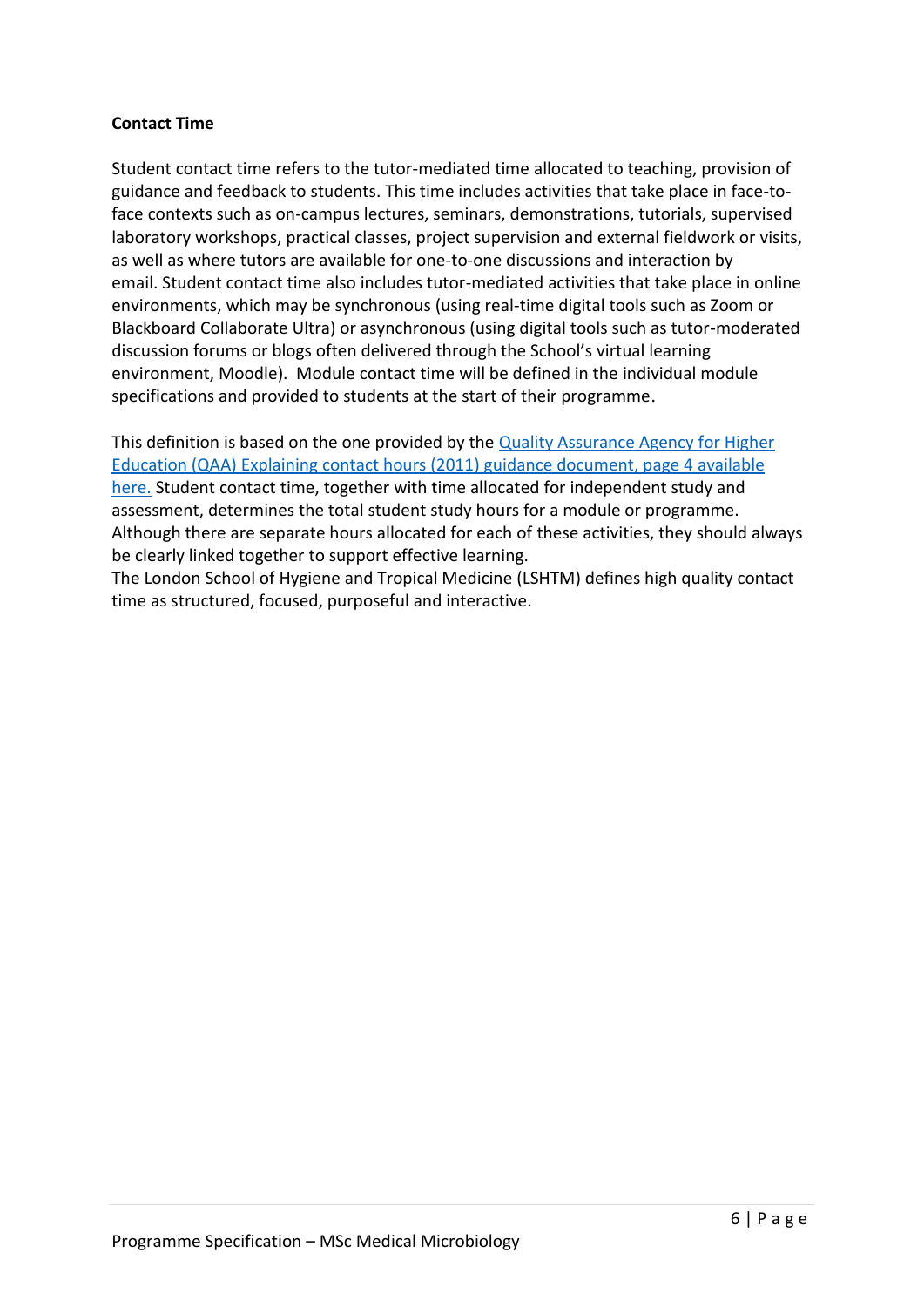### **4: Entry Requirements**

#### **Criteria for admission**

Applicants must normally satisfy the LSHTM's general entrance requirements and additional programme-specific entrance requirements to be considered for admission. Applications must be submitted in accordance with the procedures and deadlines given in the web-based or printed prospectus.

In order to be admitted to a postgraduate taught degree programme of the London School of Hygiene & Tropical Medicine, an applicant must:

a) hold a first degree at Second Class Honours standard in a relevant discipline, a degree in medicine at the same standard, or another degree of equivalent awarded by an overseas institution recognised by UK Naric or Barrons.

#### **OR**

b) hold a professional qualification appropriate to the programme of study to be followed obtained by written examinations and judged by the LSHTM to be equivalent to a Second Class Honours degree or above.

#### **OR**

c) have relevant professional experience or training which is judged by the LSHTM to be equivalent to a Second Class Honours degree or above.

## **AND**

satisfy any additional requirements where prescribed for admission to a specific programme.

## For further information, please see

[https://www.lshtm.ac.uk/study/how-apply/applying-masters-degree-london/you-apply](https://www.lshtm.ac.uk/study/how-apply/applying-masters-degree-london/you-apply-msc)[msc](https://www.lshtm.ac.uk/study/how-apply/applying-masters-degree-london/you-apply-msc)